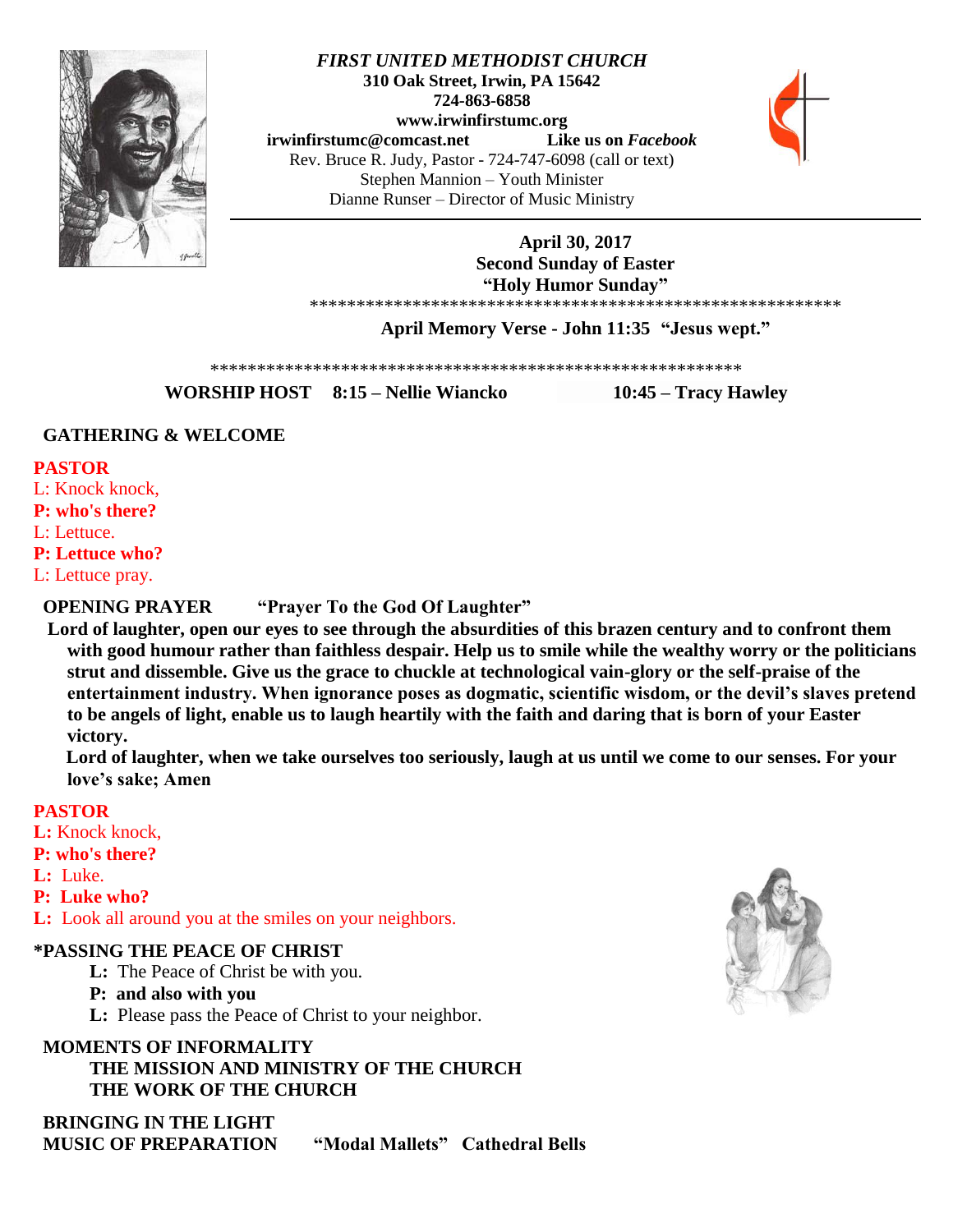# \***CALL TO LAUGHTER**

 **L:** Blow the trumpets; play the lute and harp;

 **P: Shake the tambourine; hear the strings and pipe;**

**L:** Dance — we praise God!

 **P: Let the praise break forth in the most unlikely places and in silly ways.**

 **All: Let the laughter be deep, for we are God's people.**

\***HYMN OF PRAISE "Joy to the World" (***Congregation see insert***) 1. Joy to the World, the Lord's alive, Awake, rejoice and sing! It's just as He had said, He's risen from the dead. Salvation now He brings, Salvation now He brings, Salvation, salvation now He brings.**

**2. Joy to the World, the empty tomb, Proclaims a victory. Of light compelling, A great dispelling Of darkness in the world, Of darkness in the world, Of darkness, of darkness in the world.**

**3. Joy to the World, Our Savior reigns, Let Heaven and earth proclaim The glories of His righteousness, And wonders of His love, And wonders of His love, And wonders, wonders of His love.**

 **CHILDREN'S MOMENTS No. 2233 "This is Where Children Belong"** *(Our Children's Collection this morning will be given to our Work Trip team. Please see the announcements for more details.*

## **ANTHEM "Let the Sunshine In" SonShiners**

**L:** Knock knock, **P: who's there? L:** Rita. **P: Rita who? L:** Read a Bible if you want to hear the good news.

 **WORD OF GOD Job 8:20-22**

**L:** Knock knock,

**P: who's there?**

**L:** Phillip.

**P: Phillip who?**

**L:** Fill up the plate as it's passed to you.

# **PRESENTATION OF GOD'S TITHES AND OUR OFFERINGS OFFERTORY "Celebration Medley" Chancel Choir**

**\*DOXOLOGY No. 2026 (TFWS)** "Halle, Halle, Halleluja!" Halle, Halle, Halleluja! (3 times)

Halleluja! Halleluja!

# **\*PRAYER OF DEDICATION AND THANKS**

# **\* HYMN "TAKE TIME TO BE FUNNY"** (tune: "Take Time to Be Holy") **1. Take time to be funny, rejoice in the Lord Let laughter explode and have fun with God's Word**

**For laughter is healing, gives strength to the weak God loves to see smiles, they lift up the meek.** 

**2. Take time to be silly, it's good for the soul Too many are somber, grabbing control. Let go and let God's love wash over your soul Hea-ven-ly transcendence can be your life's goal.** 

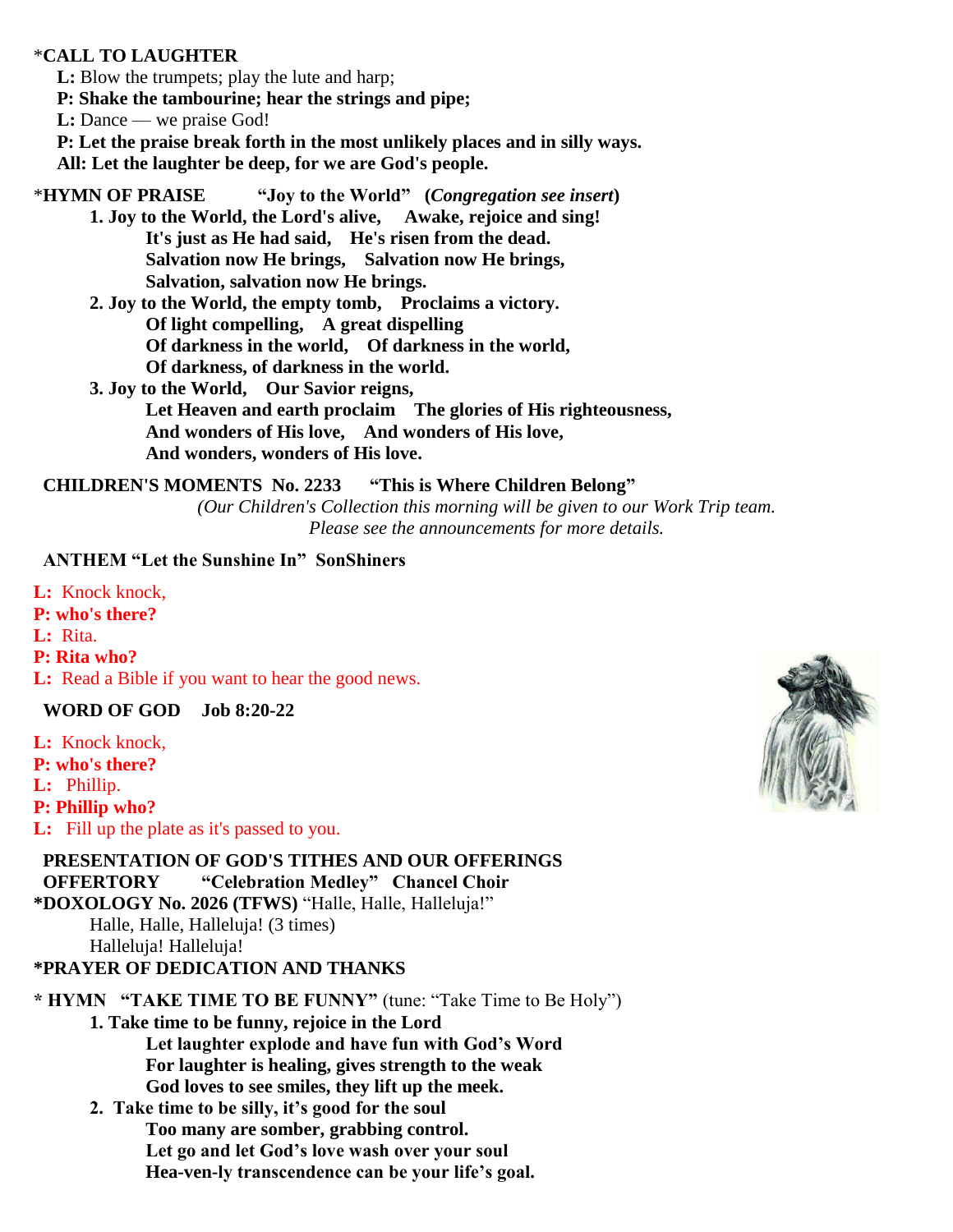**3. For humor is holy, it sanctifies life, Replenishes hope and oft softens advice It undercuts sorrow, deflates haughty pride So smile and hang on, rejoice in life's ride.**

# **PASTOR**

**L:** Knock knock, **P: who's there? L:** Joyce **P: Joyce who? L:** Joys and Concerns time!

#### **JOYS AND CONCERNS**

**For our joys we say: "Praise the Lord" For our concerns we say: "Lord, hear our prayers."**

# **PASTORAL PRYER & THE LORD'S PRAYER**

 **Our Father who art in heaven, hallowed be thy name, thy kingdom come, thy will be done on earth as it is in heaven. Give us this day our daily bread; and forgive us our trespasses as we forgive those who trespass against us. And lead us not into temptation, but deliver us from evil, for thine is the kingdom, and the power and the glory forever. AMEN.**

**\*SERMON SCRIPTURE John 15:9-12**

 **SERMON "The Butler Did It!"**

#### **\*HYMN OF PARTING "Hats Off, Hats Off for Jesus"**

composed by Rev. Jill E. Harvey to the tune: WEBB ("Stand Up, Stand Up for Jesus!")

- **1. Hats off! Hats off to Jesus! He is the lamb divine. For we were low and sinful. But he has paid the fine. The devil thought he'd won, but Jesus turned it o'er By rising from the dead. We'll fear death never more.**
- **2. Hats off! Hats off to Jesus! He's conquered death and sin. He is the true Messiah. His light will never dim. The good news we'll proclaim To every hurting heart: God's love is ours forever; It never will depart.**
- **3. Hats off! Hats off to Jesus, The Lord of life and love. He rose again on Easter To rule with God above. Below the devil cringes His plans have been destroyed. Rejoice with holy laughter, And celebrate with joy!**



#### **\*BENEDICTION**

**\* MUSIC OF PARTING "Easter Fanfare"**

\***Those who are able, please stand**.

*The service is under the control of the Holy Spirit. The altar rail is always open.*

\*\*\*\*\*\*\*\*\*\*\*\*\*\*\*\*\*\*\*\*\*\*\*\*\*\*\*\*\*\*\*\*\*\*\*\*\*\*\*\*\*\*\*\*\*\*\*\*\*\*\*\*\*\*\*\*\*\*\*\*\*\*\*\*\*\*\*\*\*\*\*\*\*\*\*\*

**ATTENDANCE LAST WEEK Saturday: 18 Sunday: 8:15 - 63 10:45 – 86 SERVING YOU TODAY**

**GREETERS:** 8:15 – Mike, Anne, Philip & Charlie Osborn 10:45 – Edith Bush & Sara Campbell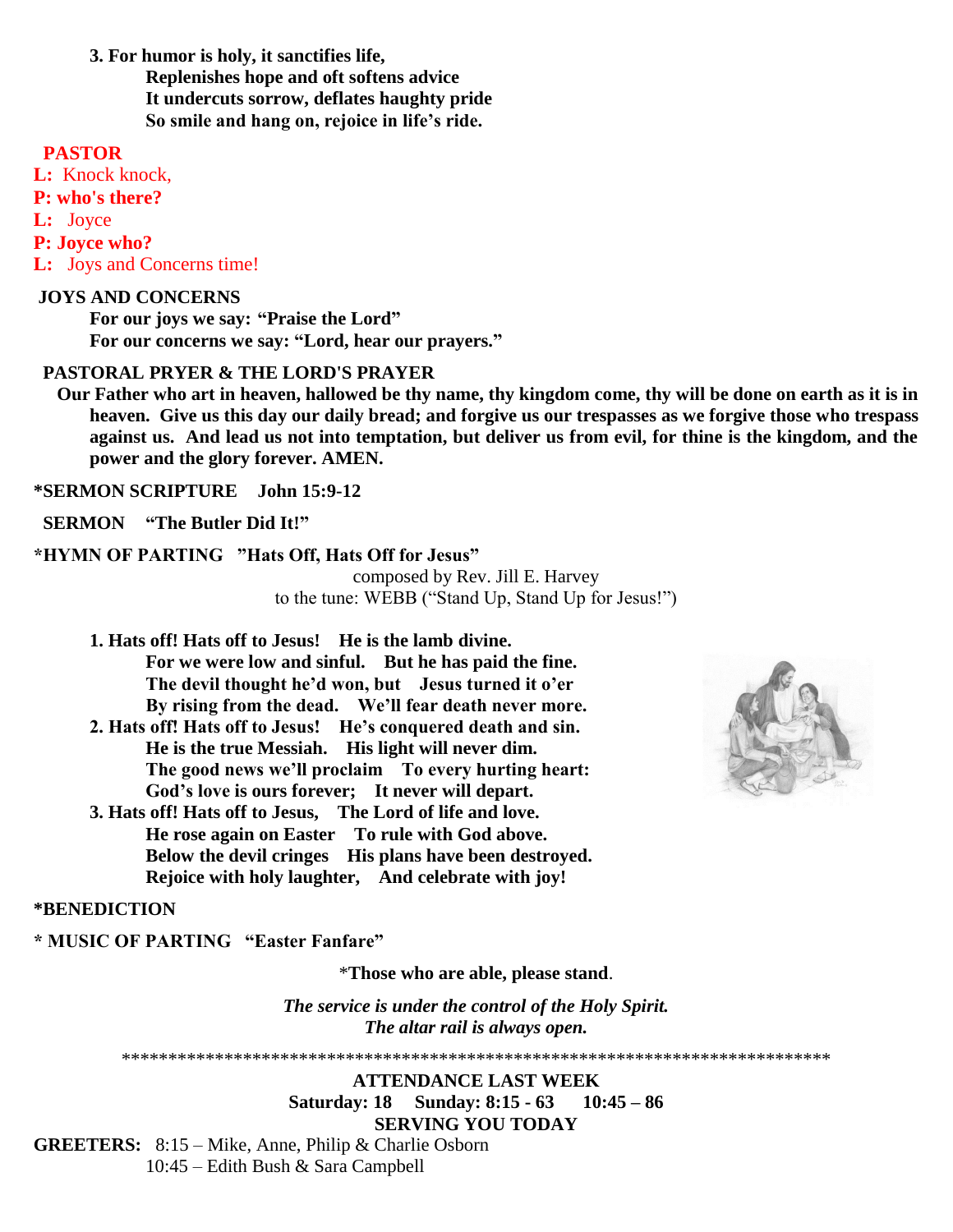# **USHERS TEAMS:**  $8:15$  – Terry Yurcisin

 $10:45$  – Tom Lehner

**SOUND TEAM:** 8:15 - Jason Kirsch 10:45 Penny Brant, Josh Burger

- NURSERY: Our Nursery (birth through age 5) is open during the 10:45 worship service. The attendents today will be Kathy & Alyssa Wagner. In the event that there is no attendent in the nursery, parents are still welcome to use the nursery however they must stay with their children.
- **ALTAR FLOWERS:** The Altar flowers today are presented in honor of Nellie Wiancko's birthday.
- **THE ROSE ON THE ALTAR** is presented in honor of William Alexander Hawley who was born on Saturday, April 22<sup>nd</sup>. He is the son of Joey & Sara Hawley and the grandson of Bill & Tracy Hawley and Tim & Diane Milam. May God bless William and his family.

**HOSPITAL CALLS:** If you or someone you know is in the hospital, please call the office or Pastor Bruce to let us know. We will need the name of the patient, the hospital and the room number if available. It's better to get multiple calls than none at all. Remember, Pastor Bruce cannot provide care to our congregation if he doesn't know there is a need.

If you would like to be a member of our church, please contact Pastor Bruce (724-747-6098) or the church office  $(724-963-6858.)$ 

#### THIS WEEK AT OUR CHURCH Office - 8:00 AM - 1:00 PM Monday thru Thursday; 8:00 AM - Noon on Friday Pastor Bruce - 10:00 AM - 1:00 PM Tuesday, Wednesday & Thursday

724-747-6098 (call or text) or email at preacherptl@gmail.com

Please feel free to contact Pastor Bruce if you are in need of a pastoral visit.

| Today, Sunday, April 30                                                                      | Thursday, May 4                     |
|----------------------------------------------------------------------------------------------|-------------------------------------|
| <b>Holy Humor Sunday</b>                                                                     | 6:30 NA                             |
| 8:00 Prayer                                                                                  | $7:15$ Choir                        |
| 8:15 Worship Service                                                                         |                                     |
| 9:30 Sunday School                                                                           |                                     |
|                                                                                              |                                     |
|                                                                                              | 6:00 Contemporary Worship Service   |
|                                                                                              | 7:00 Christian Singles Group        |
|                                                                                              |                                     |
|                                                                                              | <b>Next Sunday, May 7</b>           |
| 7:00 Outreach                                                                                | "Spud Bar to Go" after each service |
|                                                                                              | (see announcement)                  |
| <b>Wednesday, May 3</b>                                                                      | 8:00 Prayer                         |
| 1:00 Bible Study                                                                             | 8:15 Worship Service                |
| 7:00 Youth Group                                                                             | 9:30 Sunday School                  |
| 7:00 Women's Book Study                                                                      | 10:45 Worship Service               |
|                                                                                              | 12:15 SonShiners                    |
| 10:45 Worship Service<br>12:15 SonShiners<br>Tuesday, May 2<br>6:15 TOPS<br>$7:30\text{ NA}$ | Saturday, May 6                     |





**HOLY HUMOR SUNDAY:** Today we celebrate Holy Humor Sunday during both services. After the 10:45 AM service, please come to the gym to share in a Holy Humor luncheon. If you go to the 8:15 AM service, please return to share in the fun! Jesus lives! Be joyful!

A special thanks to Donna Weber, Dawn Weber and Dot Depp for coordinating our Holy Humor lunch today. Please stay, even if you did not sign up last Sunday! 

# **ANNOUNCEMENTS**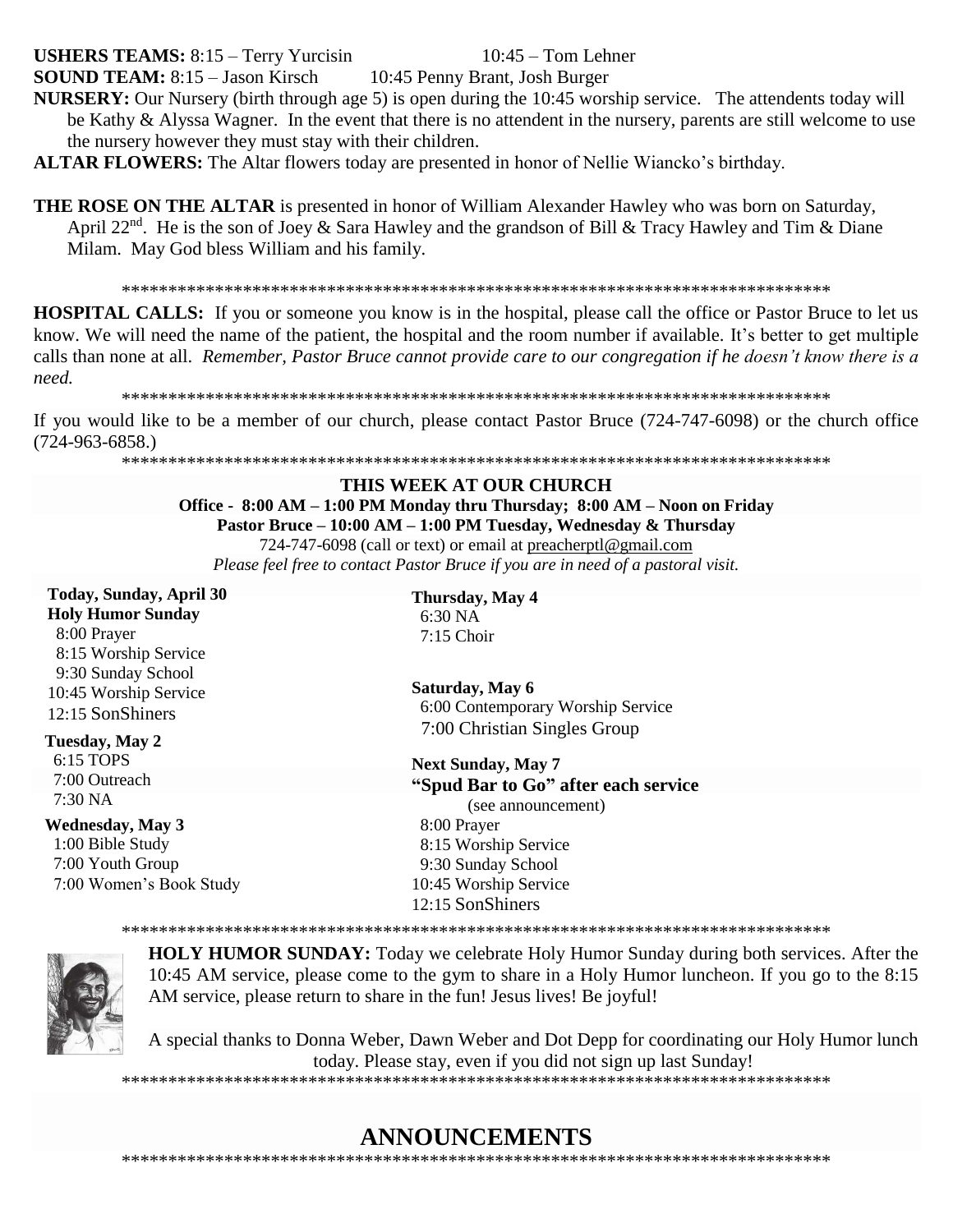**CHILDREN'S COLLECTIONS:** The Children's Collections this week will be given to the Worktrip team to help defer the cost of their upcoming trip to Philippi, WV. Please see the announcement below for more details on this vear's trip.

Native American Ministries: 4/23 - \$95.00

**OPPORTUNITIES TO SERVE:** Be sure to check the clipboard and bulletin board in the narthex (entry hall) for opportunities to serve your church and your fellow Christians.



Tickets for the Mother/Daughter banquet on May 13<sup>th</sup> will be on sale today after each service. If you have any questions or can offer your help with the banquet, please see Dawn Capecci or email her at missdawn25@vahoo.com

# **SPUD BAR TO GO**

The Outreach Committee will be hosting a takeout spud bar on May  $7<sup>th</sup>$  after both Sunday services in the Narthex. We will have baked potatoes and all the toppings for you to take home and enjoy! 



# **MUSICIANS WANTED**

Are you interested in being a part of the Saturday night worship team (6pm service)? We are in need of musicians (on guitar, keyboard, or percussion) who are willing to play/sing on a regular or semi-regular basis.



Interested persons should have the following qualities:

- Ability to independently learn 5 or 6 songs in a week
- Willingness to arrive at 4:30 on Saturday to practice
- Ability to play from chord sheets
- Familiarity with current contemporary worship music would be a plus
- Ability to sing harmonies would be a plus as well.

If you are interested please talk to Laura (Saturday night worship leader) sometime at a Saturday night service. You can also contact the office and they will forward your information to Laura.



# **NEW SMALL GROUP FOR ADULTS!** "Crazy Love" by Francis Chan **Led by Pastor Stephen**

God is love. Crazy, relentless, all-powerful love. Have you ever wondered if we're missing it? Does something deep inside your heart long to break free from the status quo? Are you hungry for an authentic faith that addresses the problems

of our world with tangible, even radical, solutions? God is calling you to a passionate love relationship with Himself. All adults are welcome to join us for this life changing video/book/Bible study. www.crazylovebook.com

When: 7:00 pm Thursday nights for 10 weeks starting on May 4th.

**Where:** Youth room

How to sign up: Email or call Stephen at 412-610-3289 pastormannion@gmail.com. The cost is \$20 (book and workbook). Amount can be paid at first meeting. Register by April 30th!



# **BARN PARTY!**

Mark your calendars for Friday, June 2nd in the evening for a beginning of summer barn party!

Activities will include eating, dancing/listening to a DJ, an organized food fight, bonfire, corn hole, and more! This event will be free and open to anyone in middle school or high school. Kick off the beginning of summer right, and PLEASE BRING FRIENDS! This is designed to be an outreach event.

> Adult Volunteers are needed! Please contact Stephen if you can help. \*\*\*\*\* And don't forget Fish and Chips (youth group) Wednesday at 7:00pm! \*\*\*\*\*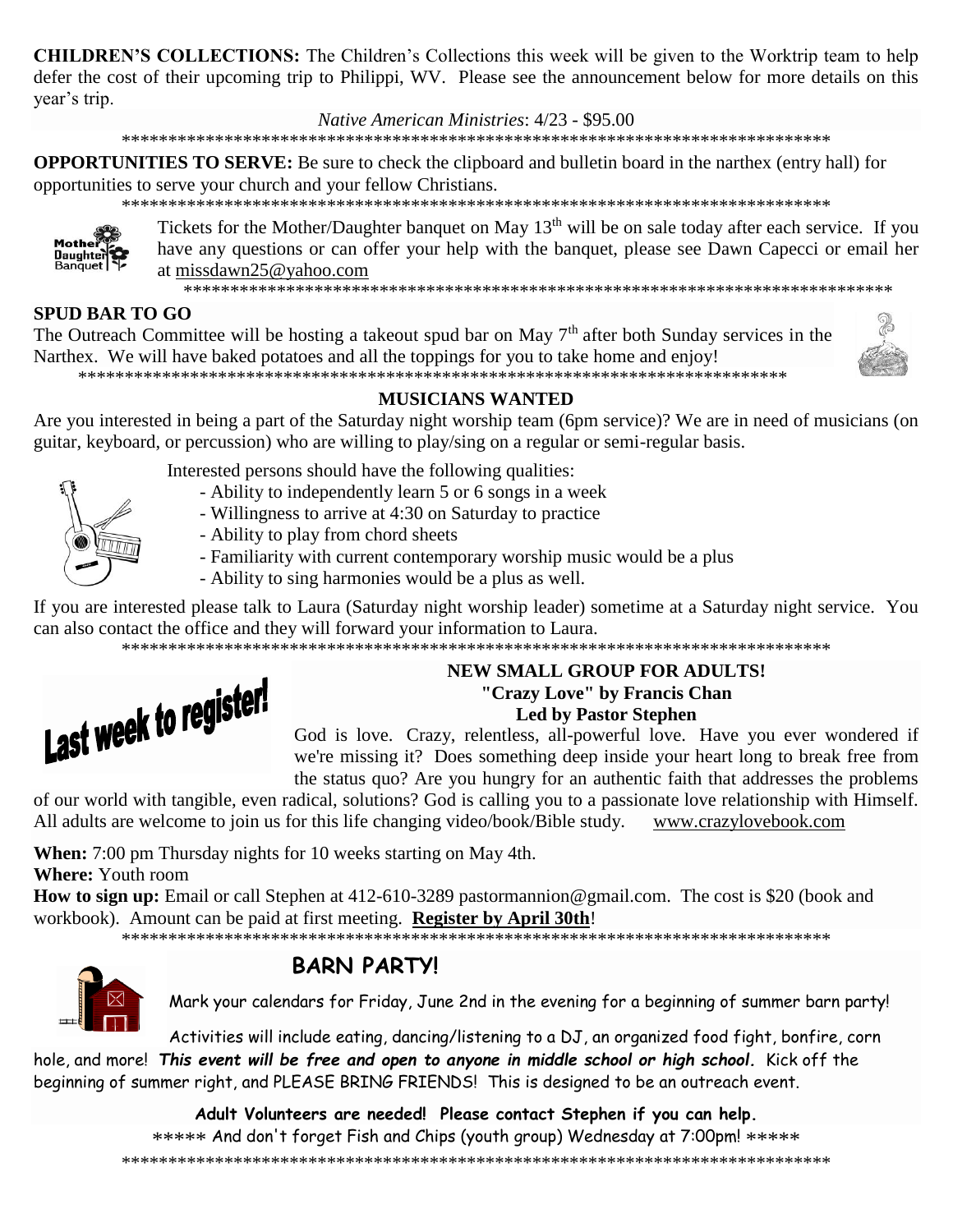**CONGRATULATIONS TO OUR DARTBALL TEAM!** Our guys were awarded the "2<sup>nd</sup> Half National League Champs" plaque for the 2016-2017 Dartball season. In individual awards, Don Swanson was the Champ in the homeruns category, Lou Berta placed  $4<sup>th</sup>$  in the doubles category, and Cliff Bressler placed  $4<sup>th</sup>$  in the homeruns category. Congratulations to all the guys for a great season!



# **The Rick Simms Memorial Work Trip 2017**

On this 25<sup>th</sup> year of the annual mission work trip, we have coveted with Janet Andrade, a single mom, to place a new bedroom on her home. Janet has a son, 8 year old Alex, and her 16 year old nephew, Isaiah, living in a two-bedroom mobile home. This addition will be for Isaiah. We also saw the need to replace the entry stoop with steps, with an attached porch to the addition. The room will be 10' x

12' plus a large closet/storage area. A corner of the addition will be a coat and boot area just inside the door. We will also be doing some work on the roof to close some openings at its peak. The room and porch will be covered by a continuous roof.

\*\*\*\*\*\*\*\*\*\*\*\*\*\*\*\*\*\*\*\*\*\*\*\*\*\*\*\*\*\*\*\*\*\*\*\*\*\*\*\*\*\*\*\*\*\*\*\*\*\*\*\*\*\*\*\*\*\*\*\*\*\*\*\*\*\*\*\*\*\*\*\*\*\*\*\*

The 2017 work team members list has mostly veterans with a few new folks who have answered the call. Please keep the family, team members, and planning team in prayer. We have coveted to construct the solution and with you as intercessors, God may direct our hands and feet to an acceptable result. Your dedication and resolve will forever change the life of this family.

As we were talking to Janet, we mentioned some of the other families we had done similar additions for. One being just at the beginning of her road. We talked about the Lance's addition (2015) which will be similar. It turns out she is the daughter of Kathyrn Lance. Small world! Janet's sister lives next door to her also.

There is a poster in the narthex, detailing the project and a drawing of the planned structure. If you would like to help "Build a Memory," you can make a contribution for building materials, scholarships for work team members, or to help defray the cost of food. Please place your monies in a marked envelope from the bulletin or pew holders. If you wish to buy materials in Memory, Honor or to the Glory of God, there are half sheet forms to do so. All the names will be placed on the corresponding item(s) prior to installation. There will be lumber for signing in the narthex a few weeks prior to leaving, that you may add your name and or note that we will take with us. Maybe you have furniture you would like to donate to this bedroom. Isaiah's room will need a twin or full bed, nightstand, dresser and a freestanding shelf unit. If you have any laminate flooring you might want to donate for the closet/storage areas … roughly 2' x 6' and 2' x 4'. Lighting fixtures for the room will be sconces and plug in lamps. Old wall hung cabinets could be used in the coat/boot area. If you have any items to donate, please call before bringing them to the church. We will make arrangements to get the items before we leave.

If you are interested in helping in any way, please contact us via email or phone. Any questions or inquiries are welcome.

In His Service, Patty & Jack Osterman Work trip coordinators Email at namretsoin@gmail.com Phone 724-863-2796 \*\*\*\*\*\*\*\*\*\*\*\*\*\*\*\*\*\*\*\*\*\*\*\*\*\*\*\*\*\*\*\*\*\*\*\*\*\*\*\*\*\*\*\*\*\*\*\*\*\*\*\*\*\*\*\*\*\*\*\*\*\*\*\*\*\*\*\*\*\*\*\*\*\*\*\*

**Community News**...The Community Women's Club of Level Green is once again sponsoring its annual Safety Town Program on June 12-16 at the Level Green Presbyterian Church from 9:00 to 11:30 AM. Children who are entering kindergarten for the 2017-2018 school year are eligible to attend. The Safety Town program is designed to teach basic safety measures, tips and awareness lessons that will keep children safe. Key topics include fire safety, school bus safety, poison awareness, stranger danger, and bike/scooter/skateboard safety. Visits will be made by Penn Township Police Department, Penn Township Ambulance, Level Green Volunteer Fire Department and First Student Bus Company. Children will also be introduced to "the Town" and will have an opportunity to learn about street safety as they drive big wheels or bikes with training wheels through the Town each day. **Personal bike helmets are required**. Through the week children are taught their full name, address, telephone number for use in emergency situations. In addition, the children will enjoy crafts, snacks, songs, workbooks and new friendships daily.

The cost is \$50 for the week and the registration deadline is **Monday, May 15th**. You do not have to live in the Penn Trafford District to attend this. Space is limited to 45 students (3 classes of 15). The Women's Club has sponsored